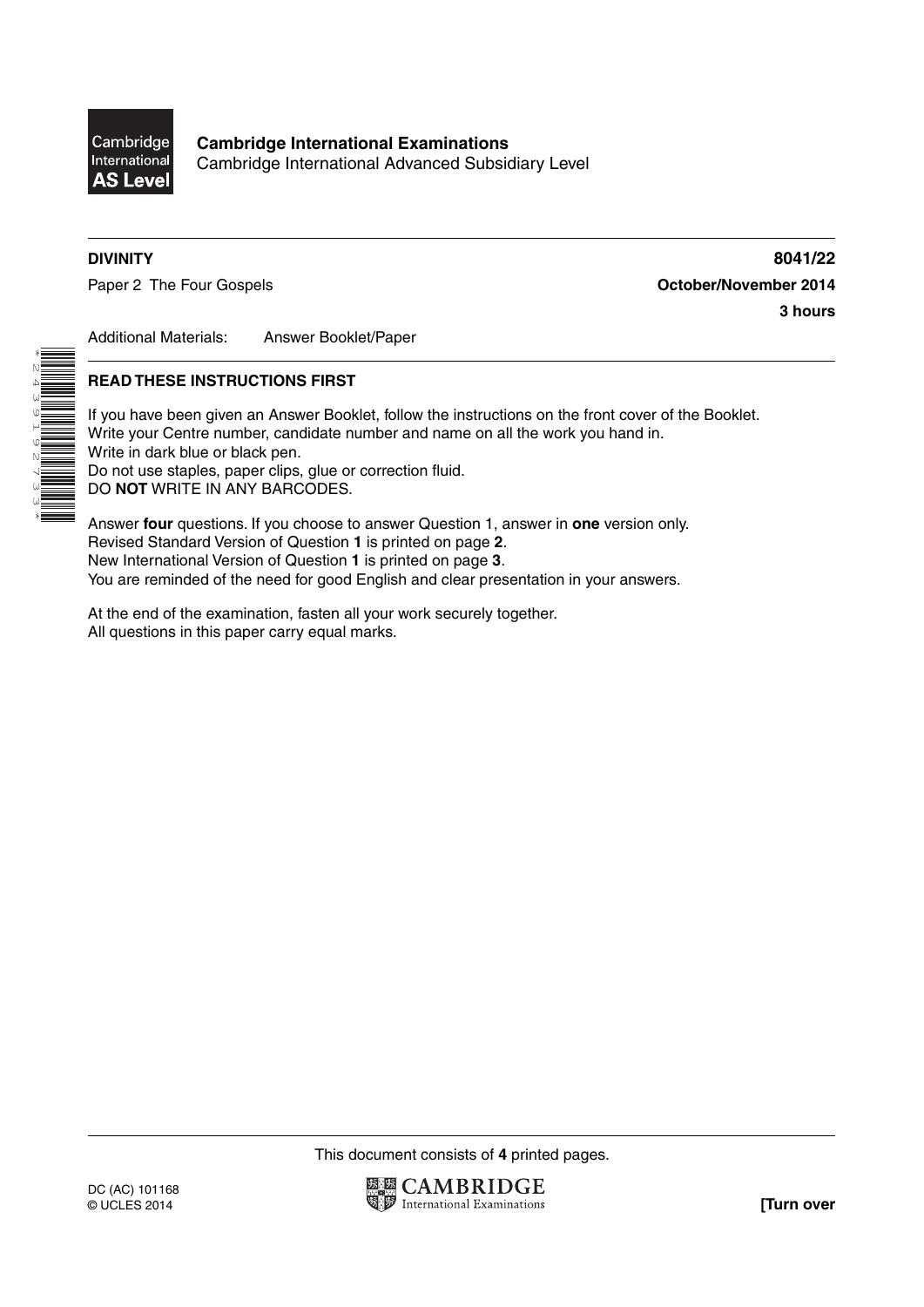# **REVISED STANDARD VERSION**

- **1** Comment on points of interest or difficulty in **four** of the following passages (wherever possible answers should refer to the context of the passage but should not retell the story from which the passage is taken): [25] passage is taken): [25] passage is taken):  $\frac{1}{2}$ 
	- **(a)** Then Jesus was led up by the Spirit into the wilderness to be tempted by the devil.

(Matthew 4:1)

- **(b)** And I tell you, you are Peter, and on this rock I will build my church, and the powers of death shall not prevail against it. (Matthew 16:18)
- **(c)** And she came in immediately with haste to the king, and asked, saying, "I want you to give me at once the head of John the Baptist on a platter." (Mark 6:25)
- **(d)** For the Son of man goes as it is written of him, but woe to that man by whom the Son of man is betrayed! It would have been better for that man if he had not been born. (Mark 14:21)
- **(e)** …for he has regarded the low estate of his handmaiden. For behold, henceforth all generations will call me blessed. The contract of the contract of the contract of the contract of the contract of the contract of the contract of the contract of the contract of the contract of the contract of the contract of the cont
- **(f)** And Pilate said to the chief priests and the multitudes, "I find no crime in this man."

(Luke 23:4)

- **(g)** Jesus said to her, "Everyone who drinks of this water will thirst again, but whoever drinks of the water that I shall give him will never thirst; the water that I shall give him will become in him a spring of water welling up to eternal life." (John 4:13-14)
- **(h)** They both ran, but the other disciple outran Peter and reached the tomb first.

(John 20:4)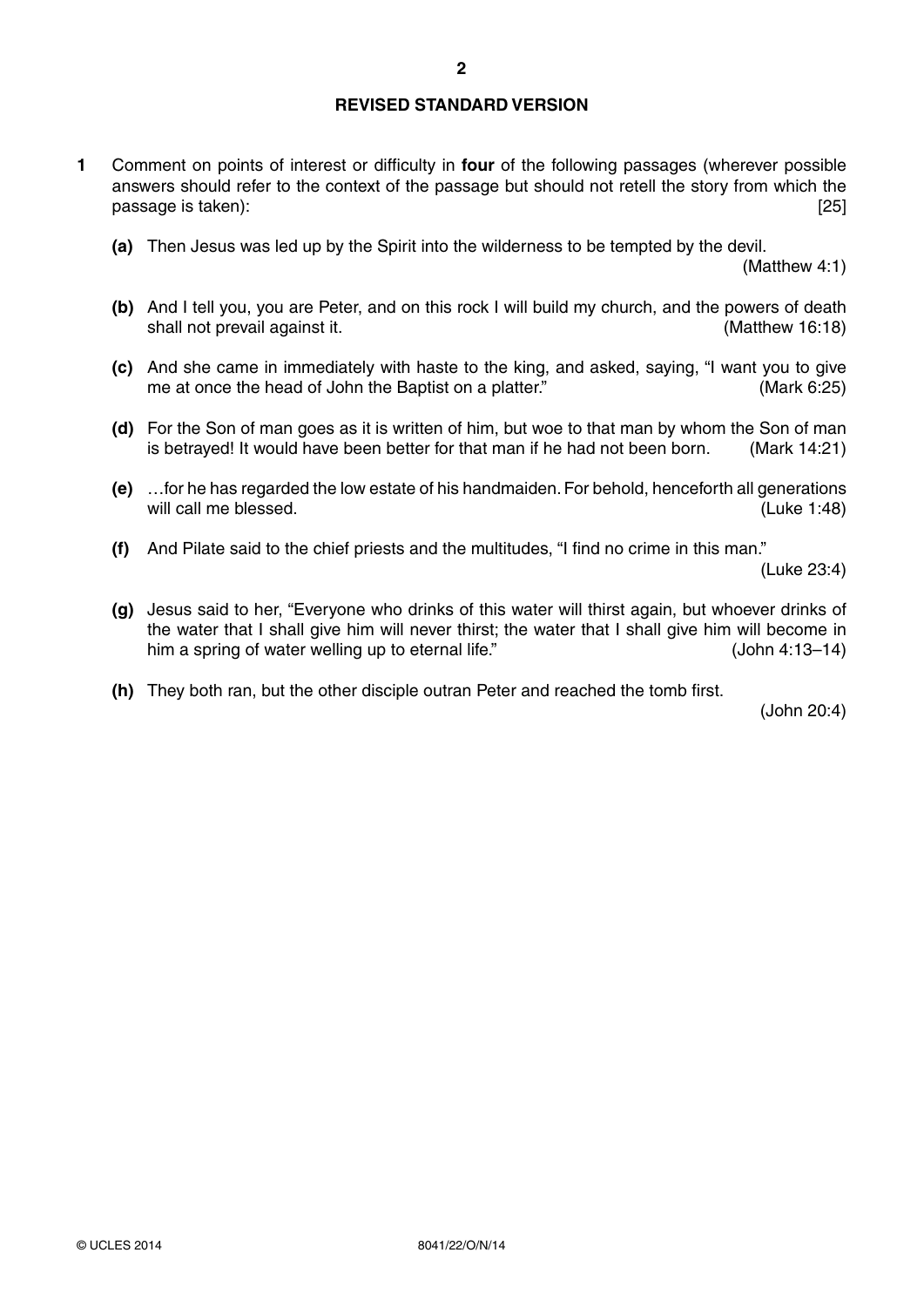# **NEW INTERNATIONAL VERSION**

- **1** Comment on points of interest or difficulty in **four** of the following passages (wherever possible answers should refer to the context of the passage but should not retell the story from which the passage is taken): [25] passage is taken): [25] passage is taken):  $\frac{1}{2}$ 
	- **(a)** Then Jesus was led by the Spirit into the desert to be tempted by the devil. (Matthew 4:1)
	- **(b)** And I tell you that you are Peter, and on this rock I will build my church, and the gates of Hades will not overcome it. (Matthew 16:18)
	- **(c)** At once the girl hurried in to the king with the request: "I want you to give me right now the head of John the Baptist on a platter." 
	(Mark 6:25)
	- **(d)** The Son of Man will go just as it is written about him. But woe to that man who betrays the Son of Man! It would be better for him if he had not been born. (Mark 14:21)
	- **(e)** …for he has been mindful of the humble state of his servant. From now on all generations will call me blessed. (Luke 1:48)
	- **(f)** Then Pilate announced to the chief priests and the crowd, "I find no basis for a charge against this man." (Luke 23:4)
	- **(g)** Jesus answered, "Everyone who drinks this water will be thirsty again, but whoever drinks the water I give him will never thirst. Indeed, the water I give him will become in him a spring of water welling up to eternal life." (John 4:13-14)
	- **(h)** Both were running, but the other disciple outran Peter and reached the tomb first.

(John 20:4)